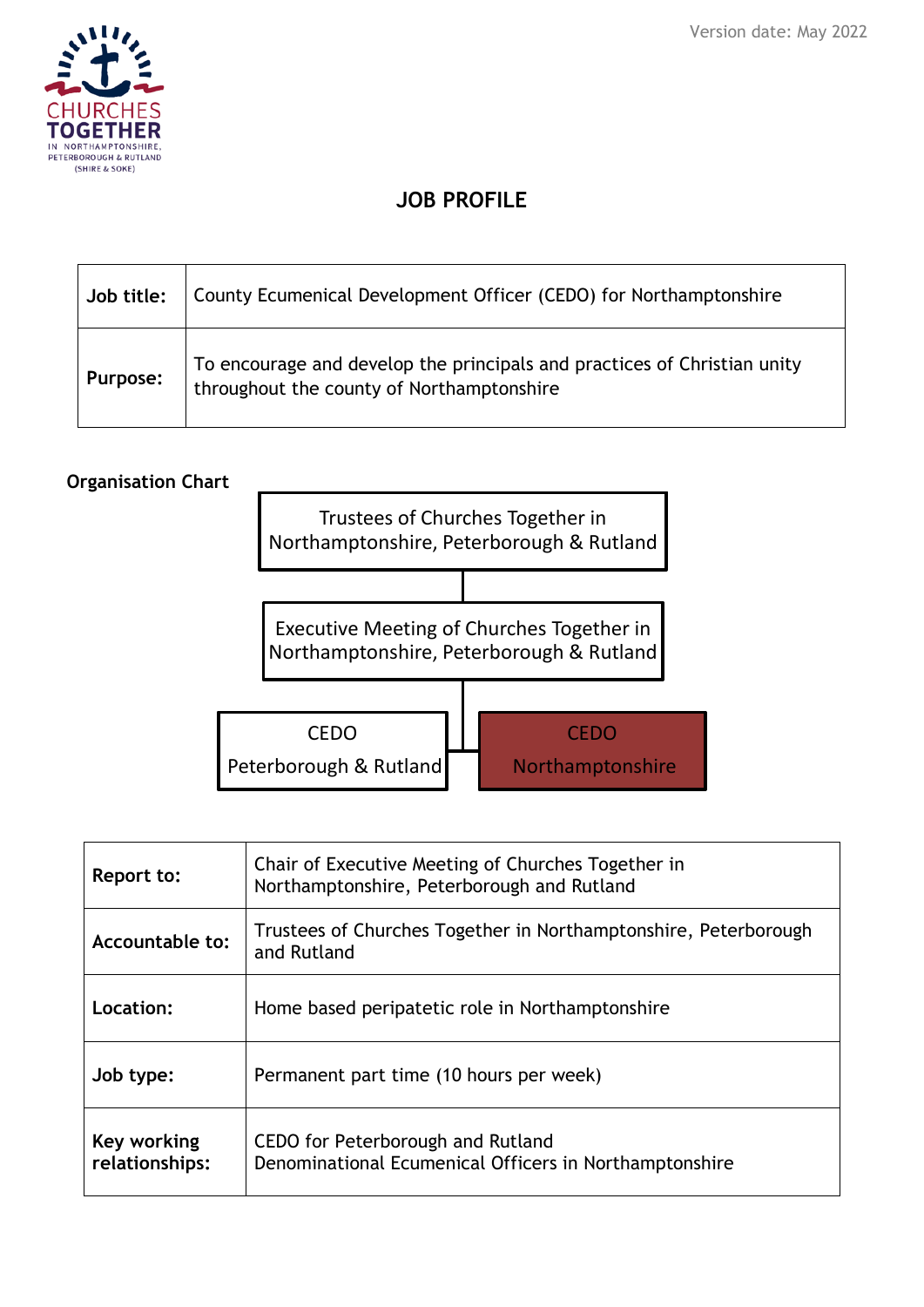## **You will:**

Work in partnership with the county ecumenical development officer for Peterborough and Rutland and denominational ecumenical officers to encourage and support ecumenism.

Develop relationships with church leaders in Northamptonshire to promote, support and facilitate collaborative working.

Develop relationships with other ecumenical groups in Northamptonshire.

Develop relationships with non-member churches to encourage participation in and membership of Churches Together.

Take responsibility for external and internal communication for Churches Together in Northamptonshire.

Share resources, best practice and new mission opportunities with member churches.

Facilitate networking of people within specific mission specialisms.

Service the meetings and maintain the records of Churches Together in Northamptonshire, Peterborough and Rutland in partnership with the county ecumenical development officer for Peterborough and Rutland.

Service the meetings of Senior Denominal Leaders (Presidents) in Northamptonshire

Undertake training and attend meetings of county ecumenical development officers as required.